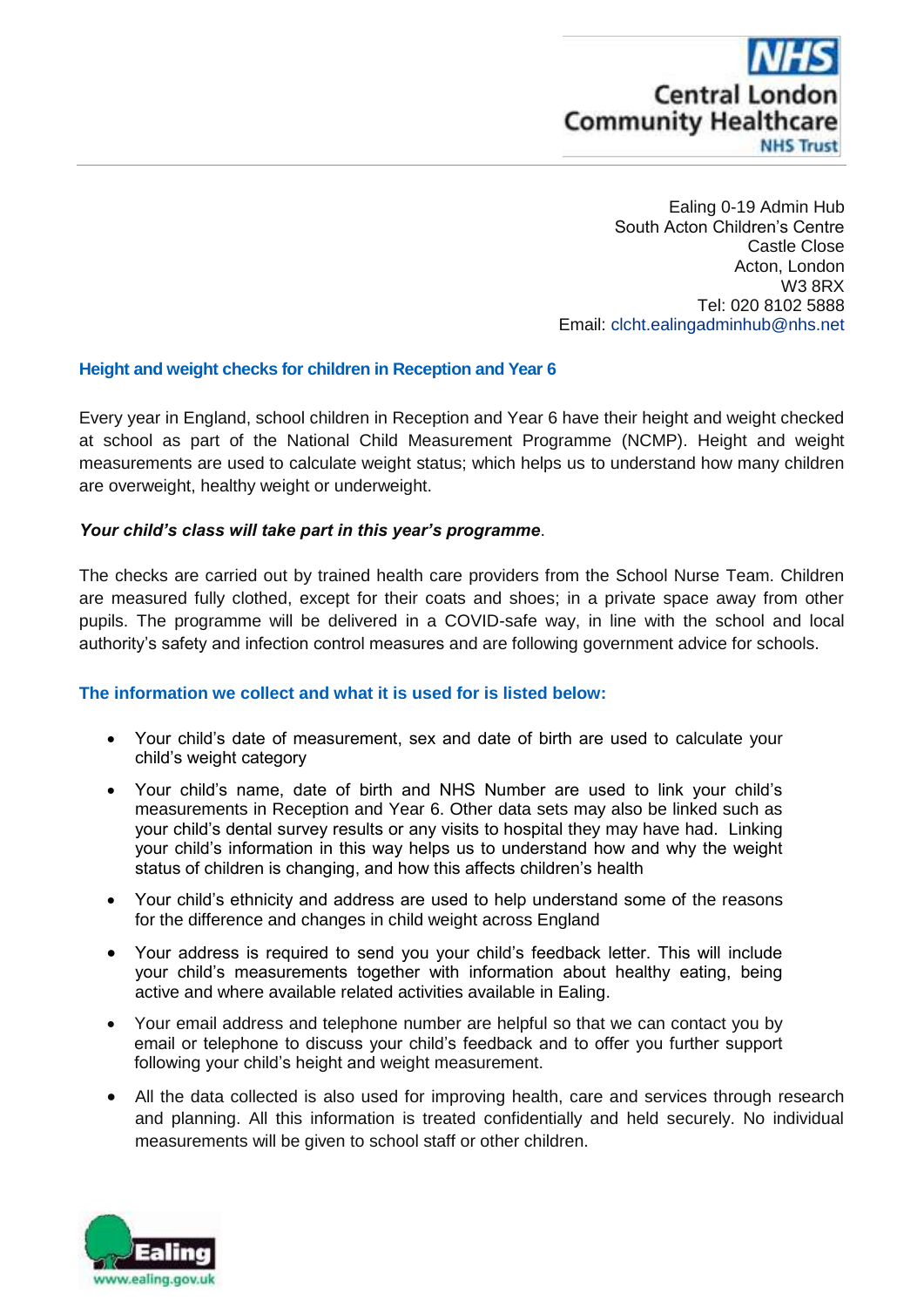

### **How the data is used**

- The information collected from all schools in the area will be gathered together and held securely by Ealing Council/CLCH. We will store your child's information as part of their local child health record on the NHS's child health information database and it will be accessible by your GP on your child's health record.
- All the information collected about your child will be sent by us to NHS Digital. NHS Digital is responsible for collecting data and information about health and care so that this can be used to monitor and improve the care provided to people across England.
- The information collected about your child will also be shared by NHS Digital with Public Health England but in a de-personalised form only. This means Public Health England will not be able to identify your child. Public Health England is responsible for working to protect and improve the nation's health.
- Both NHS Digital and Public Health England will use the information from the National Child Measurement Programme to better understand numbers and trends in child weight and body mass index (BMI). This helps with the planning of services to support healthy lifestyles in your area. No information will ever be published by NHS Digital or Public Health England that identifies your child.
- De-personalised information from the National Child Measurement Programme may also be shared by NHS Digital with other organisations, such as universities. This is to help improve health, care and services through research and planning. This information cannot be used to identify your child, and NHS Digital only ever shares information for research with the approval of an independent group of experts**.**

### **Online System**

This year we are implementing a new online system and you will be able to access your children's feedback letter via a secure online parent portal, this portal is a faster, more efficient way to communicate with you and is GDPR compliant, so both parent and child's personal data is safe. It will also include further information about the NCMP including how to opt out if you choose to; and how to access your child's measurements.

### **Next Steps for you**

Please follow the link below to register (if you have previously registered for another child or programme you can simply log in); you will then be able to complete forms for your children in Reception **and/or** Year 6, and receive your child's/children's results when they are ready.

If you do not want your child's height and weight to be checked please select this option when registering, if your child has a medical condition that affects their height or weight, please let us know using the contact details provided below.

Children will not be made to take part on the day if they do not want to.

### **Link: <https://app.schoolscreener.com/Portal/#/Ealing/p/eh113/101903>**

**(This link does not work on Internet Explorer, try using another browser) Please register as soon as possible**